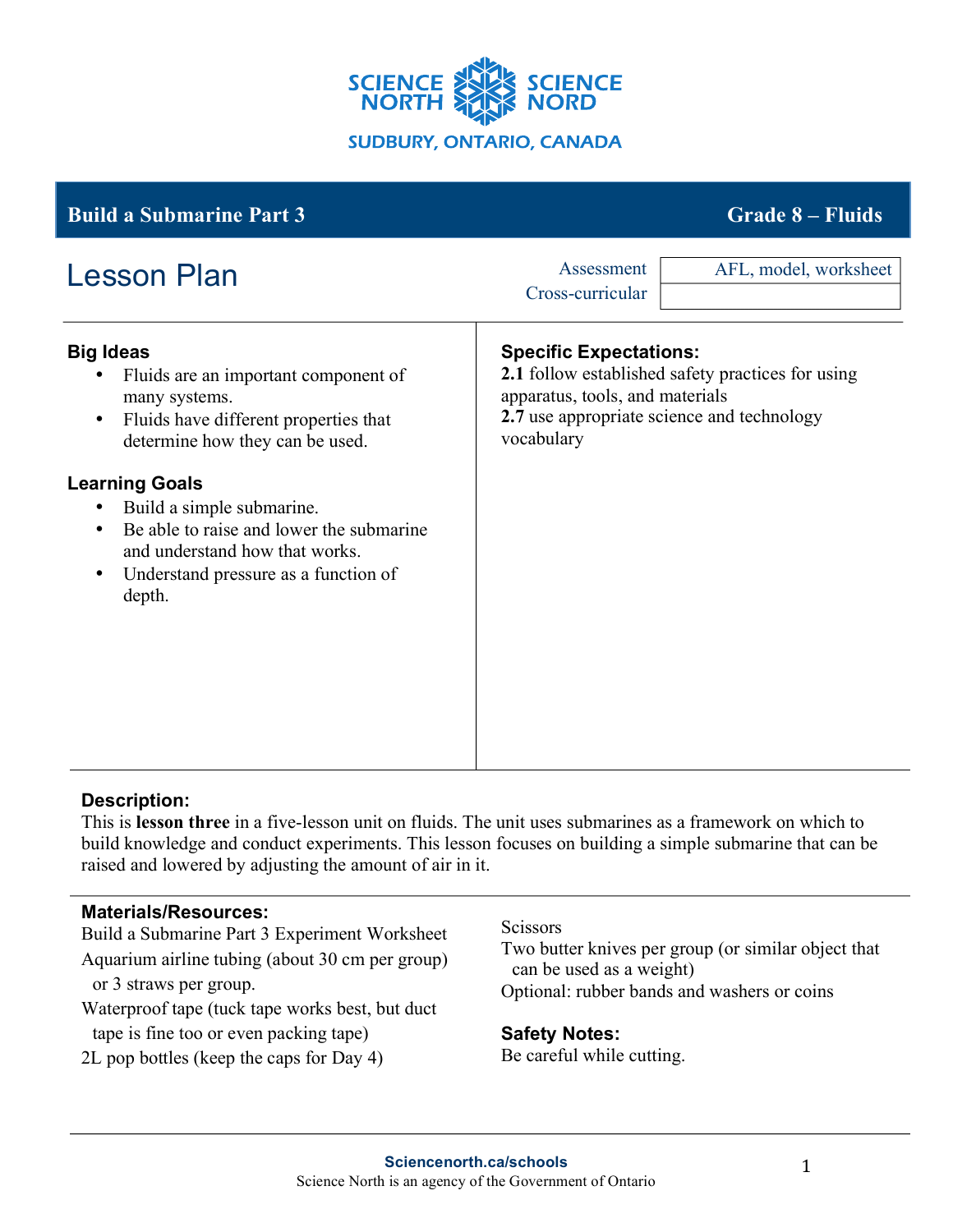### **Introduction**

- Today we will build a submarine out of simple materials and test it. Our submarine today will be able to go up and down.
- Let's remind ourselves: How do submarines go up and down?
	- o Use ballast tanks to adjust weight of submarine. When they are empty it floats. When they are full the submarine sinks.
	- o This works because things with an average higher density than a surrounding liquid will descend to the bottom of it. Things with an average lower density will rise above it.

# **Action**

# **Build a Submarine**

This is a simple submarine that is made out of a pop bottle. It can be tested in any basin that is at least as deep as the bottle's size on its side. See reference images below.

- Make **three holes in the bottle**, all in a row. They should be evenly spaced (bottom, middle, and top just before neck starts getting narrower).
	- o The safest way to do this is to pinch the bottle and make a cut with the scissors. Then insert scissors into cut and cut out a hole.
	- o Each hole should be about the size of a quarter or less.
- Push **two knives through one of the holes** into the bottle. They will provide the weight to sink the sub.
- Cut a piece of tubing to about 30 cm length OR tape together three straws (that can be bent)
- **Insert the tubing/straws** through the bottle's regular opening.
	- o Insert until the tube reaches about to the middle of the bottle.
	- o Turn the tubing so the opening faces AWAY from the three holes you cut earlier. If using a straw bend the straw's shorter end up so you can again aim away from the three holes. This will ensure that when the sub sinks you can suck out all the air before water enters the tubing.
- **Tape the tubing** in place around the bottles opening so it is pretty watertight.
- Testing the sub in a basin:
	- o Place the sub with the three holes facing down in the basin. It should float.
	- o Now slowly suck on the end of the tubing to remove the air. The sub should fill with water and sink.
	- o Once you have sucked out all of the air (or as much as you can) you can blow air back into it to make it come up.
	- o Repeat for fun!

# **Consolidation/Extension**

### **How it works:**

- This sub doesn't have separate ballast tanks. But it works just like that. When you suck out the air the sub fills with water, allowing it to sink.
- When you blow air back into it, the sub rises up.
- In a real sub the air that fills the ballast tanks back up comes from pressurized cylinders, not the surface, but otherwise this is exactly how it works in real life.